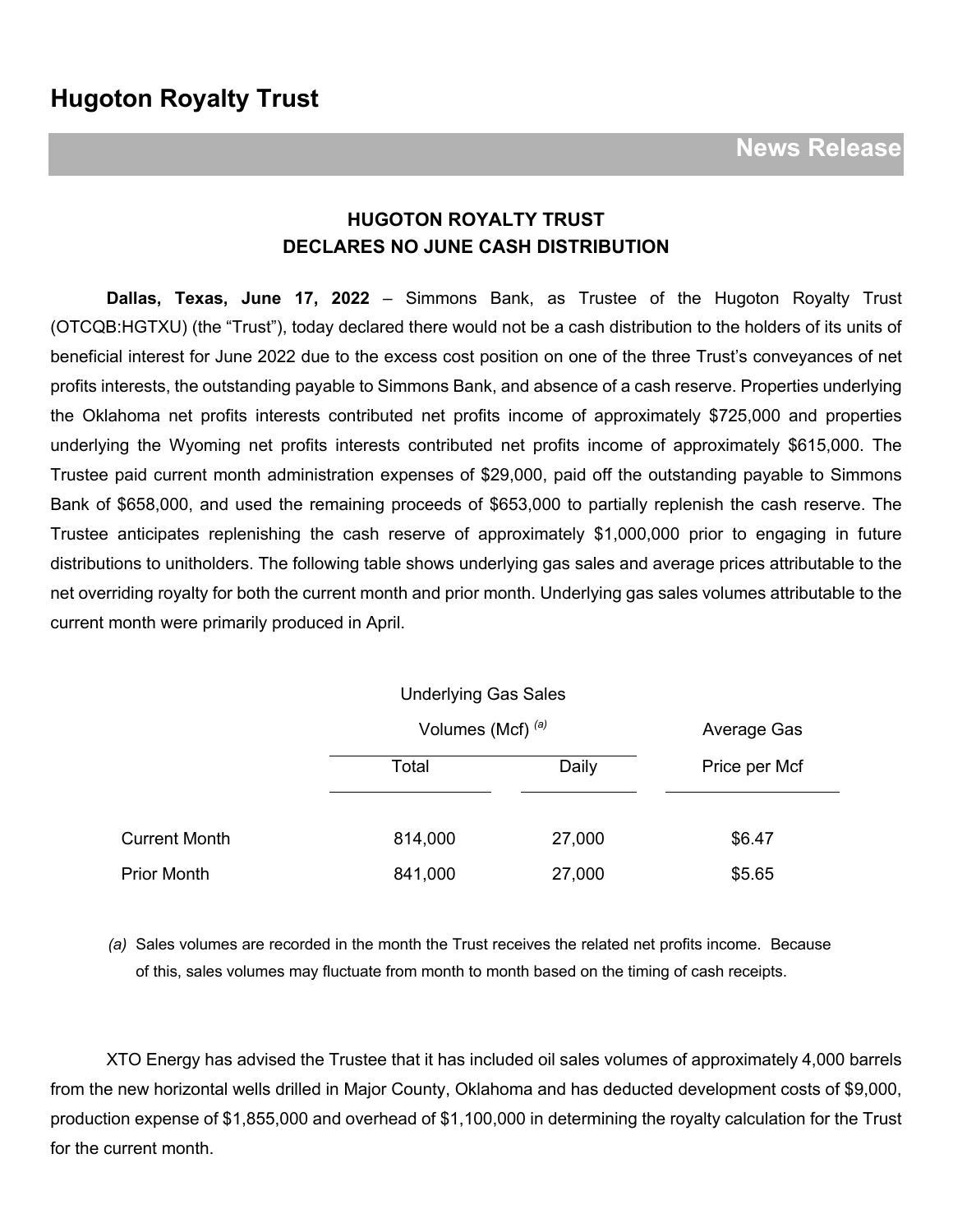## **Hugoton Royalty Trust**

#### **Agreement to Sell Trust Assets**

On July 2, 2021 the Trustee announced that it has entered into a purchase and sale agreement with XTO Energy pursuant to which XTO Energy would acquire for \$6,600,000 in cash the net overriding royalty interest created pursuant to the net profits interest conveyances held by the Trust and certain other assets constituting substantially all of the assets of the Trust.

The consummation of the sale of the assets is subject to the satisfaction of customary closing conditions, including approval of the sale from holders of units of beneficial interest in the Trust ("Units") holding Units representing eighty percent (80%) or more of all the Units outstanding, or a final judicial determination authorizing the Trustee to consummate the sale of the assets. The Trustee held a Special Meeting of unitholders on December 10, 2021 for the purpose of approving the sale of assets. The sale was not approved by unitholders.

Execution of the purchase and sale agreement followed a process previously announced by the Trust whereby the Trustee had engaged a third party to market the Trust's assets.

#### Excess Costs

XTO Energy has advised the Trustee that \$2,099,000 of excess costs were recovered on properties underlying the Kansas net profits interests primarily due to out of period net profits related to a non-operated unit. However, after the partial recovery, there were no remaining proceeds from the properties underlying the Kansas net profits interests to be included in the current month's distribution. Underlying cumulative excess costs remaining on the Kansas net profits interests total \$756,000, including accrued interest of \$496,000.

XTO Energy has advised the Trustee that \$1,750,000 of remaining excess costs consisting entirely of accrued interest were recovered on properties underlying the Oklahoma net profits interests.

#### Arbitration

As previously disclosed, XTO Energy advised the Trustee that it reached a settlement with the plaintiffs in the *Chieftain* class action royalty case. On July 27, 2018, the final plan of allocation was approved by the court. Based on the final plan of allocation, XTO Energy advised the Trustee that it believes approximately \$24.3 million in additional production costs should be allocated to the Trust. On May 2, 2018, the Trustee submitted a demand for arbitration seeking a declaratory judgment that the *Chieftain* settlement is not a production cost and that XTO Energy is prohibited from charging the settlement as a production cost under the conveyance or otherwise reducing the Trust's payments now or in the future as a result of the *Chieftain* litigation. The Trust and XTO Energy conducted the interim hearing on the claims related to the *Chieftain* settlement on October 12-13, 2020. In the arbitration, the Trustee contended that the approximately \$24.3 million allocation related to the *Chieftain* settlement was not a production cost and, therefore, there should not be a related adjustment to the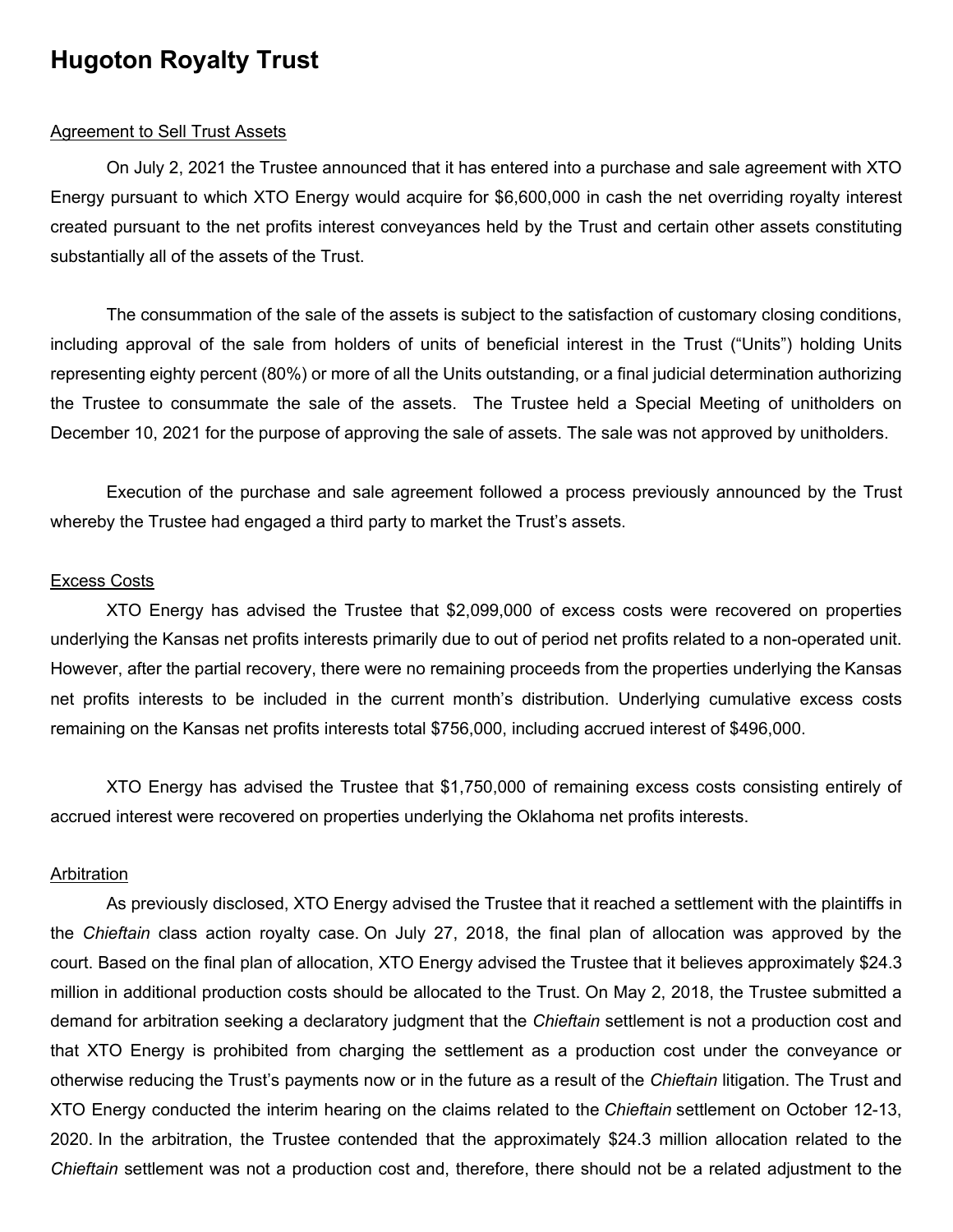## **Hugoton Royalty Trust**

Trust's share of net proceeds. However, XTO Energy contended that the approximately \$24.3 million was a production cost and should reduce the Trust's share of net proceeds.

On January 20, 2021, the arbitration panel issued its Corrected Interim Final Award (i) "reject[ing] the Trust's contention that XTO has no right under the Conveyance to charge the Trust with amounts XTO paid under section 1.18(a)(i) as royalty obligations to settle the *Chieftain* litigation" and (ii) stating "[t]he next phase will determine how much of the *Chieftain* settlement can be so charged, if any of it can be, in the exercise of the right found by the Panel." Following briefing by both parties, on May 18, 2021, the Panel issued its second interim final award over the amount of XTO Energy's settlement in the *Chieftain* class action lawsuit that can be charged to the Trust as a production cost. The Panel in its decision has ruled that out of the \$80 million settlement, the "Trust is obligated to pay its share under the Conveyance of the \$48 million that was received by the plaintiffs in the *Chieftain* lawsuit by virtue of the settlement of that litigation. The Trust is not obligated by the Conveyance to pay any share of the \$32 million received by the lawyers for the plaintiffs in the *Chieftain* lawsuit by virtue of the settlement." XTO Energy and the Trustee are in the process of determining the portion of the \$48 million that is allocable to Trust properties to be charged as an excess cost to the Trust, but estimate it to be approximately \$14.6 million net to the Trust.

The reduction in the Trust's share of net proceeds from the portion of the settlement amount the Panel has ruled may be charged against the Oklahoma conveyance would result in excess costs under the Oklahoma conveyance that would likely result in no distributions under the Oklahoma conveyance while these excess costs are recovered. This award completes the portion of the arbitration related to the *Chieftain* settlement.

Other Trustee claims related to disputed amounts on the computation of the Trust's net proceeds for 2014 through 2016 were bifurcated from the initial arbitration and will be heard at a later date, which is still to be determined should the arbitration proceed. Pursuant to the purchase and sale agreement entered into between the Trustee and XTO Energy, the parties have agreed to stay the arbitration from the date of execution of the purchase and sale agreement to the earlier of the termination of the purchase and sale agreement or closing date of the sale of assets. The Panel has stayed proceedings.

For more information on the Trust, please visit our website at www.hgt-hugoton.com.

\* \* \*

*Statements made in this press release regarding future events or conditions are forward looking statements. Actual future results, including closing of the* sale, development costs and future net profits, could differ materially due to the ability to obtain unitholder or court approval of the sale, changes in natural *gas prices and other economic conditions affecting the gas industry and other factors described in Part I, Item 1A of the Trust's Annual Report on Form 10-K for the year ended December 31, 2021.*